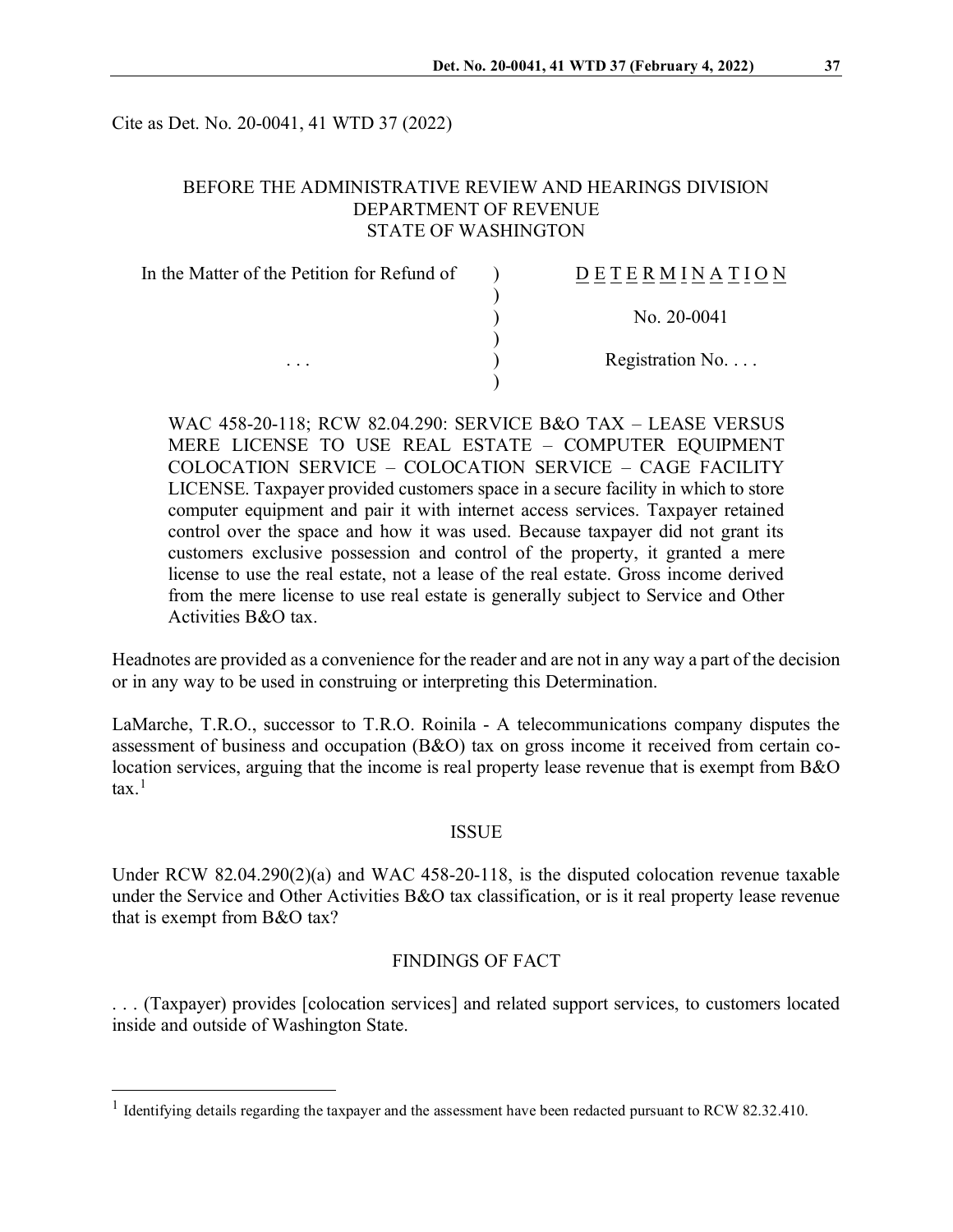The Department of Revenue's (Department) Audit Division (Audit) audited Taxpayer's business activities for the period of January 1, 2015, through June 30, 2018 (Audit Period). The Department issued an assessment on June 14, [2](#page-1-0)019, Document No. . . . totaling \$. . . ,<sup>2</sup> which consisted of \$. . . in Service and Other Activities B&O tax; a credit of \$. . . in retail sales tax; \$. . . in use tax; and \$. . . in interest. Taxpayer paid the assessment in full and petitioned for a refund. At issue is certain gross income derived from Taxpayer's colocation services.

Colocation services generally consist of renting space in data center facilities for the purpose of providing power, cooling, and physical security for the server, storage, and networking equipment of customers.<sup>[3](#page-1-1)</sup> Taxpayer's services include pairing its colocation services with a range of internet access services, including the use of specific telecommunications carriers.[4](#page-1-2)

Taxpayer provided, as an example, a copy of an agreement . . . (Cage Facility License), dated January 20, 2016, between itself and a customer (Licensee) whose information is redacted. The "cage" referred to in the agreement is a "colocation cage," which is generally a dedicated server space within a data center or similar facility that is surrounded by mesh walls, which is accessed through a locking door.<sup>[5](#page-1-3)</sup>

The agreement indicates that Taxpayer owns or leases premises within a certain building and agrees to license the right to use a certain space called Cage [number] located on those premises, in which the Licensee may "locate telecommunications computer/server systems, network hardware, and/or video equipment." Cage Facility License, paragraph 2, at 1. The Licensee agrees to pay Taxpayer a recurring monthly licensing fee. *Id.*, paragraph 5, at 1. The term of the license is three years. *Id.,* paragraph 4, at 1.

The Cage Facility License states that the Licensee's permitted use "shall be installation and operation of [Licensee's] telecommunications equipment for the purpose of interconnecting to [Taxpayer's] network in the building and no other uses." *Id.*, paragraph 7, at 2 (emphasis added).

Taxpayer agrees in the Cage Facility License to provide certain services, including maintenance of the licensed premises and the building, and maintenance of the fire suppression system, heating and ventilation system, and related electrical and mechanical systems. *Id.*, paragraph 13, at 3. Taxpayer also agrees to provide HVAC, lighting, and electricity to the licensed premises. *Id.*

The Cage Facility License allows Taxpayer to make periodic inspections of the licensed premises with due notice to the Licensee, with certain exceptions. *Id.*, paragraph 15, at 3. The agreement grants the Licensee "non-exclusive" access to the suite in which the licensed premises are located, and requires the Licensee to limit its presence to those areas where it has "legitimate businessrelated activities." *Id.*, paragraph 16, at 4 (emphasis added). Among other things, the Licensee may

<span id="page-1-0"></span> $<sup>2</sup>$  All figures are rounded unless otherwise noted.</sup>

<span id="page-1-1"></span><sup>3</sup> *See* definition of "colocation" provided in TechTarget, Essential Guide, *building a disaster recovery architecture with cloud and colocation*, Don Brancato and Davis S. Jones, posted by Margaret Rouse, August 2015, https://whatis.techtarget.com/definition/colocation-colo (last accessed January 21, 2020).

<span id="page-1-2"></span><sup>4</sup> *See* [information about Taxpayer's services from Taxpayer's website with web address] (last accessed January 21, 2020).

<span id="page-1-3"></span><sup>5</sup> *See* CyrusOne, *Colocation Cages*, https://cyrusone.com/solutions/data-centers/colocation-solutions/colocationcages/ (last accessed January 21, 2020).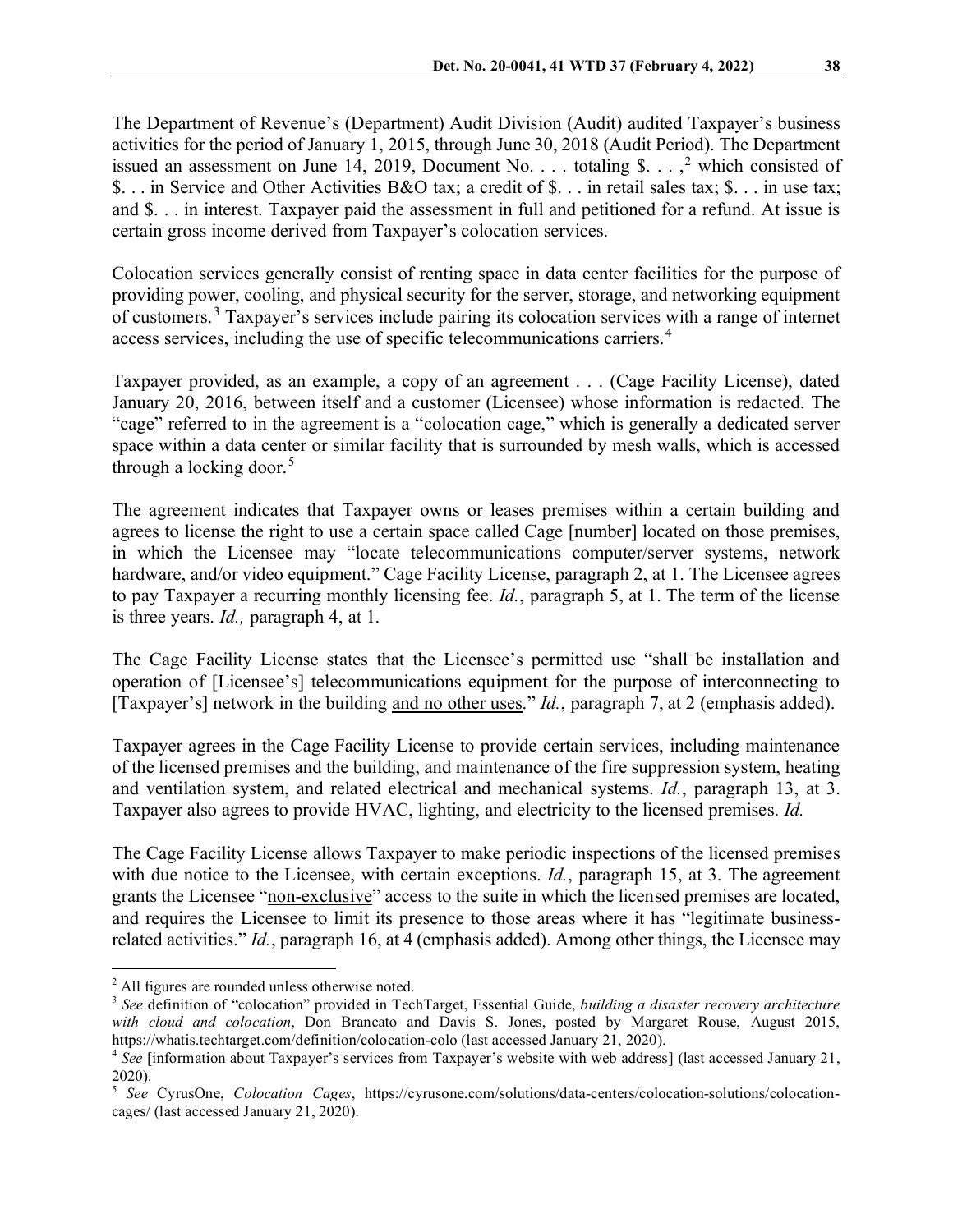not use cameras, electro-magnetic devices, video equipment, tobacco, or flammable fluids on the premises, and Taxpayer has the right to prohibit other materials and equipment at any time, and in its sole discretion. *Id.*, paragraph 7, at 2.

### ANALYSIS

RCW 82.04.220 imposes a B&O tax on the act or privilege of engaging in business activities in this state. RCW 82.04.290(2)(a) is a "catch all" provision that imposes a certain B&O tax rate "upon every person engaging within this state in any business activity other than or in addition to an activity taxed explicitly under another section in [chapter 82.04 RCW]."

WAC 458-20-118 (Rule 118) provides, in part:

Amounts derived from the sale and rental of real estate are exempt from taxation under the business and occupation tax. However, there is no exemption of amounts derived from engaging in any business wherein a mere license to use or enjoy real property is granted. Amounts derived from the granting of a license to use real property are taxable under the service B&O tax classification unless otherwise taxed under another classification by specific statute . . . .

Rule 118(1).

Rule 118 distinguishes between a lease or rental of real estate and a license to use real estate. A lease or rental of real estate is described in Rule 118(2) as one that:

[C]onveys an estate or interest in a certain designated area of real property with an exclusive right in the lessee of continuous possession against the world, including the owner, and grants to the lessee the absolute right of control and occupancy during the term of the lease or rental agreement, . . . .

In contrast, Rule 118(3) defines a license to use real estate as one that:

[G]rants merely a right to use the real property of another but does not confer exclusive control or dominion over the same. Usually, where the grant conveys only a license to use, the owner controls such things as lighting, heating, cleaning, repairing, and opening and closing the premises.<sup>[6](#page-2-0)</sup>

<span id="page-2-0"></span> $6$  We note that WAC 458-20-205 (Rule 205) addresses, in part, sales of utility services to tenants by real estate lessors. It provides that B&O tax does not apply to charges made to tenants for costs to the lessor of the services provided, when the services are furnished as part of the "normal and customary landlord-tenant relationship," and are prorated among tenants based on their use of the services. Such charges are considered to be exempt from B&O tax as "incidental to and a part of gross income from the renting or leasing of real estate." Rule 205. However, "when the furnishing of utility services is not in accordance with the foregoing," the income is considered to be separate taxable business activity. *Id.* As we will discuss, under the facts of this case, Taxpayer's disputed income is not derived from the rental or lease of real estate, so under Rule 205, the charges for utilities are gross income subject to tax under the appropriate chapter of title 82 RCW.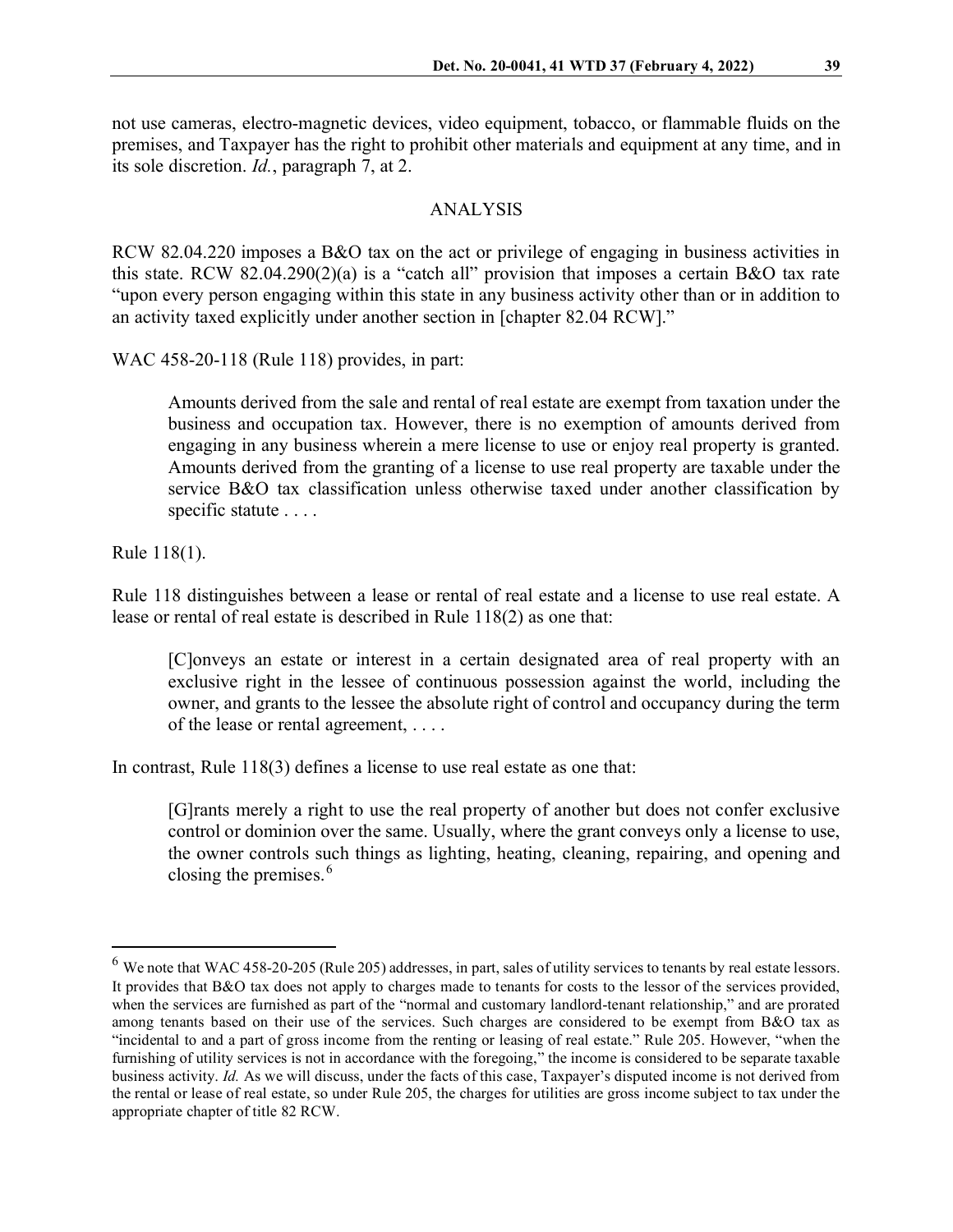Washington courts have recognized that exclusivity is a central element in differentiating between a lease or rental of real estate and a mere license to use real estate. *See Barnett v. Lincoln*, 162 Wash. 613, 618, 299 P. 392 (1931) ("A lease is a contract for the exclusive possession of lands or tenements for some certain number of years or other determinate period, and a contract for such exclusive possession is a lease although there may be certain reservations or a restriction of the purpose for which the possession may be used, and although it may be described as a license."); *McKennon v. Anderson*, 49 Wn.2d 55, 57-59, 298 P.2d 492 (1956) (exclusive possession of part of a barn); *Lamken v. Miller*, 181 Wn. 544, 44 P.2d 190 (1935) (food and sundry stands); *City of Bellevue v. Jacke*, 96 Wn. App. 209, 212-13, 978 P.2d 1116 (1999); *City of Tacoma v. Smith*, 50 Wn. App. 717, 721-23, 750 P.2d 647 (1988) (a reassignable boat slip). *See also*, *Regan v. City of Seattle*, 76 Wn.2d 501, 504, 458 P.2d 12 (1969) ("The critical question in determining the existence of [a landlord-tenant] relationship is whether exclusive control of the premises has passed to the tenant.")

Thus, the question of whether an agreement contemplates a mere license to use real estate, as opposed to a lease or rental of real estate, generally turns on the level of exclusive possession and control the grantee has under the agreement.

We previously addressed the taxability of colocation services similar to those of Taxpayer, in Det. No. 99-345, 19 WTD 618 (2000). In that case, the taxpayer entered into agreements with its customers allowing them to place their equipment in its building, which had sophisticated telecommunications access. We considered restrictions on the licensees' control over activities on the premises, their control of lighting and heating of the premises, and restrictions on their access to the premises. We found that the taxpayer in that case had not granted its licensees the "absolute right of control" over their assigned spaces that would constitute the rental or lease of real estate. *Id. See also* Det. No. 14-0260, 34 WTD 467 (2015) (addresses control and exclusivity as they pertain to the licensed use of boat slips and other port property).

Here, the Cage Facility License grants Lessee the right to use the area in Taxpayer's premises called Cage [number]. However, rather than conveyance of an exclusive right of continuous possession of the premises "against the world, including the owner," and granting of "the absolute right of control and occupancy during the term of the lease," the Licensee here only has a nonexclusive right to access the premises. Rule 118(2). The Licensee is also required to allow Taxpayer to make periodic inspections of the premises, and must limit its presence to those areas where it has "legitimate business-related activities." Cage Facility License, paragraph 16, at 4. Also, among other things, the Licensee may not use cameras, electro-magnetic devices, and video equipment on the premises, and the Taxpayer has the sole right at any time to disallow the use or presence of other items.

Importantly, the Licensee's use of the premises is narrowly limited to "installation and operation of [Licensee's] telecommunications equipment for the purpose of interconnecting to [Taxpayer's] network in the building and no other uses." Cage Facility License, paragraph 7, at 2 (emphasis added). The agreement thus contemplates a very limited use of the real estate, rather than the broader bundle of rights conveyed in a typical landlord-tenant relationship. Such rights would include "an exclusive right in the lessee of continuous possession against the world, including the owner," and "the absolute right of control and occupancy during the term of the lease or rental